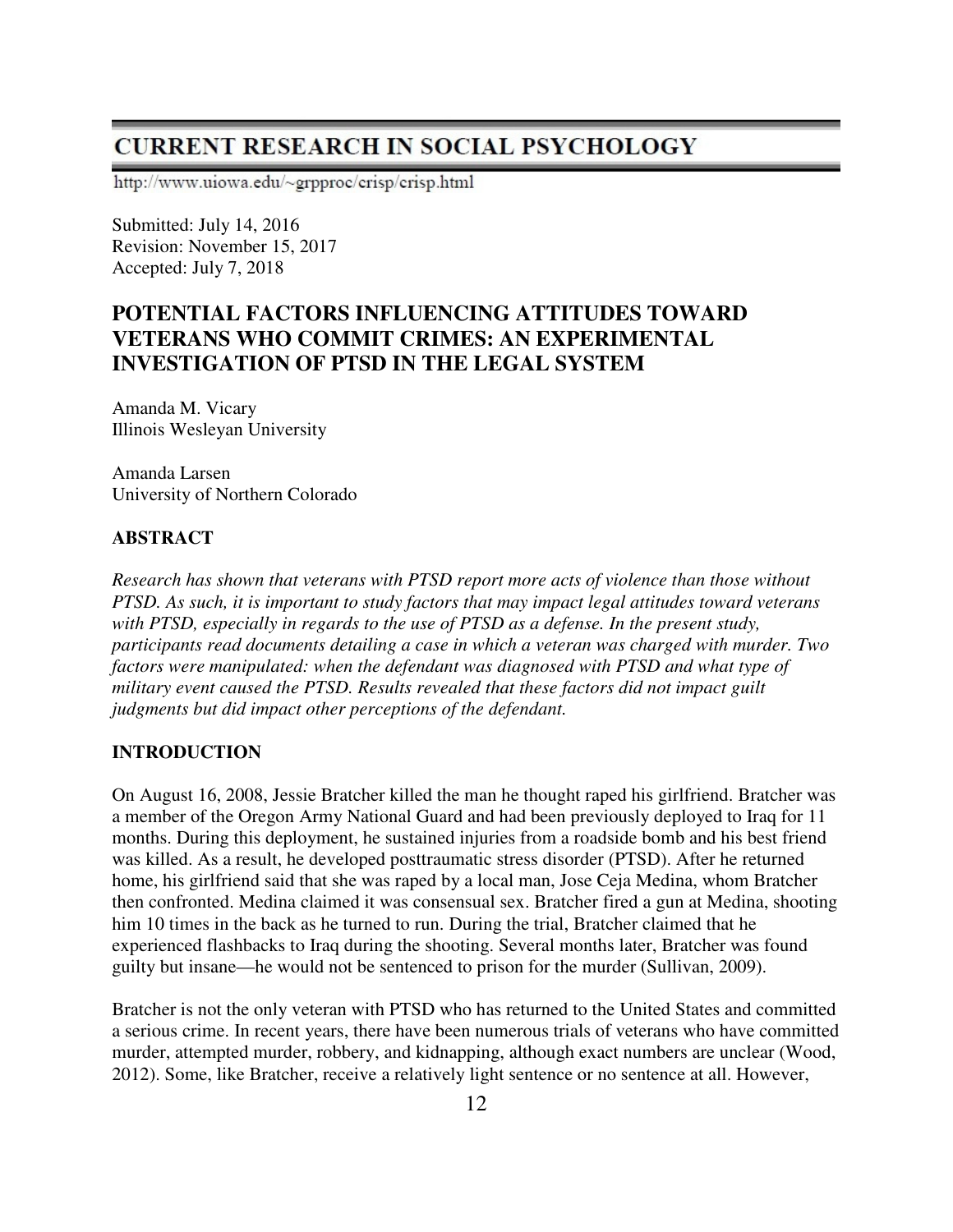others, such as Nicholas Horner, who killed two people and injured a third during a PTSD episode, do not receive any leniency for their crimes; Horner was sentenced to life in prison (Lawrence & Rizzo, 2012).

With the withdrawal of troops from Iraq and Afghanistan, an influx of veterans will be returning to the United States. Although most veterans will re enter civilian life successfully, the United States Department of Veterans Affairs believes that 11-20% of these veterans either have developed or will develop PTSD ("How common is PTSD," 2007). Although it is important to note that research does not imply a direct link between PTSD and most violent behavior (Brown, 2012), if past trends continue, at least some of these veterans will go on to commit violent crimes. As such, it is important to study the public's views of veterans with PTSD, especially in terms of criminal involvement. More specifically, do people tend to consider PTSD to be a valid legal defense and what factors may make the diagnosis seem more or less legitimate—a topic that has not been studied to date.

## **Aggression, PTSD, and the Legal System**

Research has found that veterans with PTSD self-report higher levels of hostility, aggression, and more numerous acts of violence than veterans without PTSD (Begic & Begic, 2001; Lasko, Guruits, Kuhne, Orr, & Pitman, 1994). Additionally, the National Vietnam Veterans Readjustment study found that half of a sample of Vietnam veterans with PTSD had been arrested at least once and also reported an average 13 acts of violence in the previous year (Kulka, et al., 1990).

If an individual with PTSD commits a crime, the diagnosis can be relevant at several different stages of the legal process, including whether the defendant meets the legal definition for insanity or whether the prosecutors choose to plea-bargain instead of going to trial. A PTSD diagnosis also can be introduced during the sentencing phase after a defendant is found guilty in an effort to secure a lighter sentence. According to research in the area of attribution theory (Heider, 1958; Weiner, 1986), people are less punitive toward individuals who commit criminal acts if they consider the crime to be caused by factors outside the individual's control (Aspinwall, Brown, & Tabery, 2012; Templeton & Hartnagel, 2012; Unnever, Cochran, Cullen, & Applegate 2010). As such, it seems reasonable to presume that people would be less punitive toward an individual with PTSD compared to one without PTSD as this diagnosis provides an external factor upon which to place blame for the event. Research has supported this idea by showing that PTSD is considered to be one of the more valid excuses for committing a crime (Heath, Stone, Darley, & Grannemann, 2003). It is unclear, however, why some veterans with PTSD may be more likely to receive plea bargains or sentencing leniency while other veterans with PTSD do not.

As it is the case that PTSD symptoms are known to be relatively easy to fake (Hall & Hall, 2007), it is possible that people do not view all cases of PTSD as equally legitimate. This ease of faking is not known just to experts; rather, media coverage has made the possibility of veterans faking their symptoms known to the general public. For instance, a recent article in the Los Angeles Times (and later picked up by outlets such as The Washington Post) focused on the rise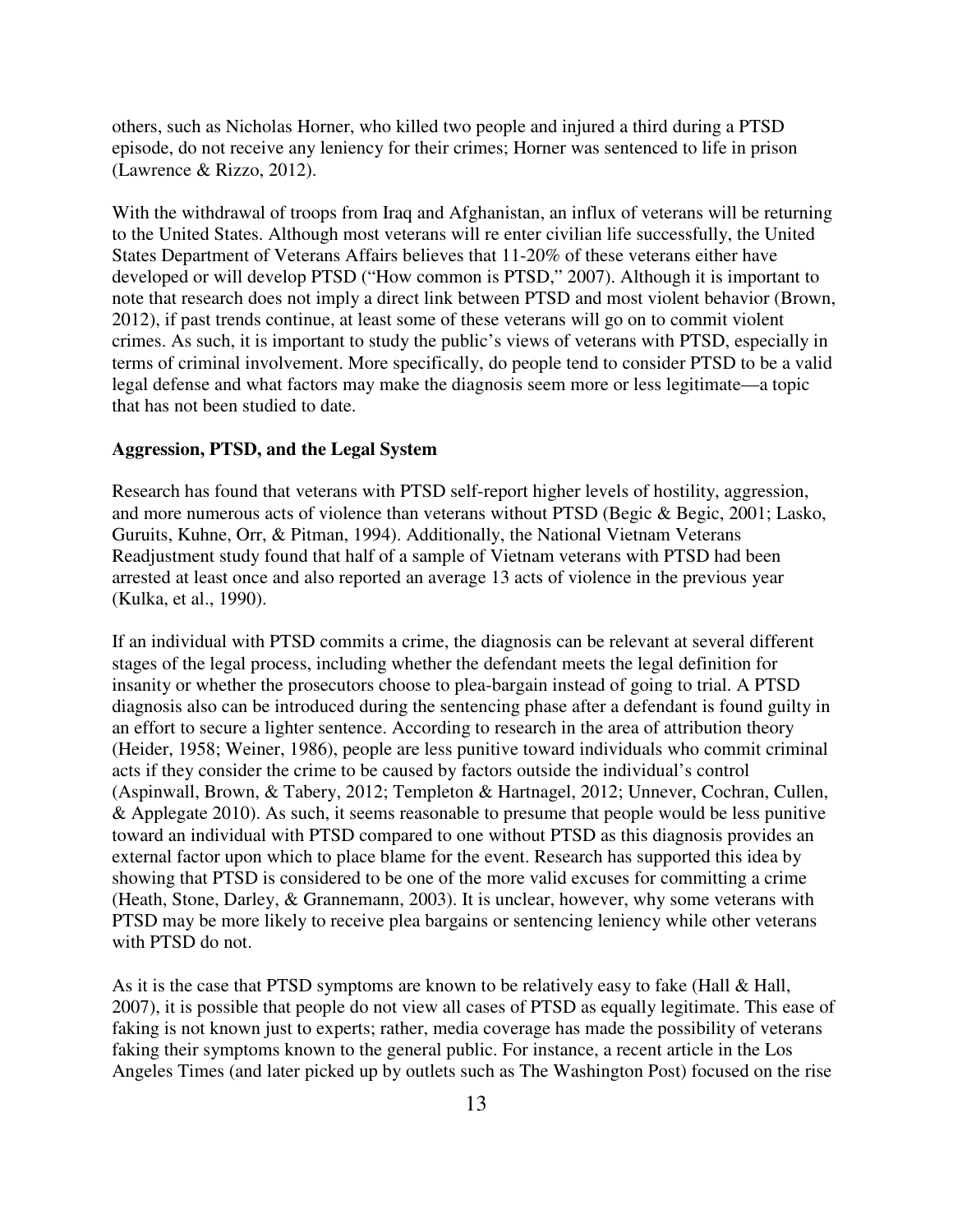in claims of PTSD by veterans and featured several interviews with experienced psychologists who stated that they believed a significant portion of veteran patients were malingering (exaggerating or fabricating their symptoms) in order to earn disability benefits (Zarembo, 2014). It is important to note that while some studies have found support for the notion that a large percentage of veterans may be exaggerating their symptoms (e.g., Freeman, Powell, & Kimbrell, 2008), others dispute these claims (e.g., Marx, et al., 2012). Regardless, it is possible that the sentencing differences experienced by veterans who use a PTSD defense may have to due with whether people viewed the diagnosis as legitimate.

One factor that could be influential in judgments of legitimacy concerns the timing of the diagnosis. If PTSD was diagnosed before the crime (as in the case of Bratcher, detailed in the outset of this article), it may seem more legitimate to potential jurors that PTSD was, in fact, accurately diagnosed. If PTSD was diagnosed after the crime (as in the case of Horner, who was found guilty; King, 2009), people may be suspicious that the veteran is faking a diagnosis in order to receive a benefit (in this case, a lighter sentence, similar to the example above in which veterans allegedly fabricated their symptoms to earn disability benefits).

The type of combat a veteran experienced may also influence attitudes toward a PTSD diagnosis. Previous research has examined whether witnessing a combat related trauma (e.g., seeing a fellow solider injured) is sufficient to produce PTSD or if one needs to actively engage in violence (e.g., killing an enemy combatant). For instance, a study on Vietnam veterans revealed that witnessing the deaths of others was not sufficient on its own to produce symptoms of PTSD, while killing others had a strong direct effect on developing the disorder (Fontana & Rosenheck, 1999). A more recent study on soldiers returning from the Gulf War revealed a strong effect of killing on PTSD symptoms, even after controlling for witnessing combat deaths in general (Maguen et al., 2011). Other studies have found similar results (e.g., Van Winkle & Safer, 2011), with a study on combat medics showing that witnessing soldiers being killed no longer related to PTSD symptoms once "attempting to kill" another person was entered into the regression model (Pitts et al., 2014). A study on veterans returning from Iraq and Afghanistan found that those who reported killing were twice as likely to fall into the "high symptom" category of PTSD compared to those who had not killed (Maguen et al., 2013). In other words, research supports the notion that actually killing while deployed as opposed to witnessing the death of a fellow solider or civilian, may not only be more likely to produce symptoms of PTSD, but also symptoms that are more severe. Again, given media coverage regarding the legitimacy of PTSD diagnoses when there is a benefit to the individual (McVay, 2014; Sisk, 2017; Zarembo, 2014), it is possible that people may be skeptical of the diagnosis when used as a criminal defense and therefore look for more convincing evidence that the PTSD diagnosis is valid (i.e., how much trauma the individual actually experienced).

#### **Present Study**

The purpose of the present research is to determine whether two specific factors have the potential to impact attitudes: 1) the timing of diagnosis, in terms of whether the veteran was diagnosed before or after committing a crime and 2) the type of combat experienced, in terms of whether the veteran developed PTSD after engaging in combat, as opposed to witnessing an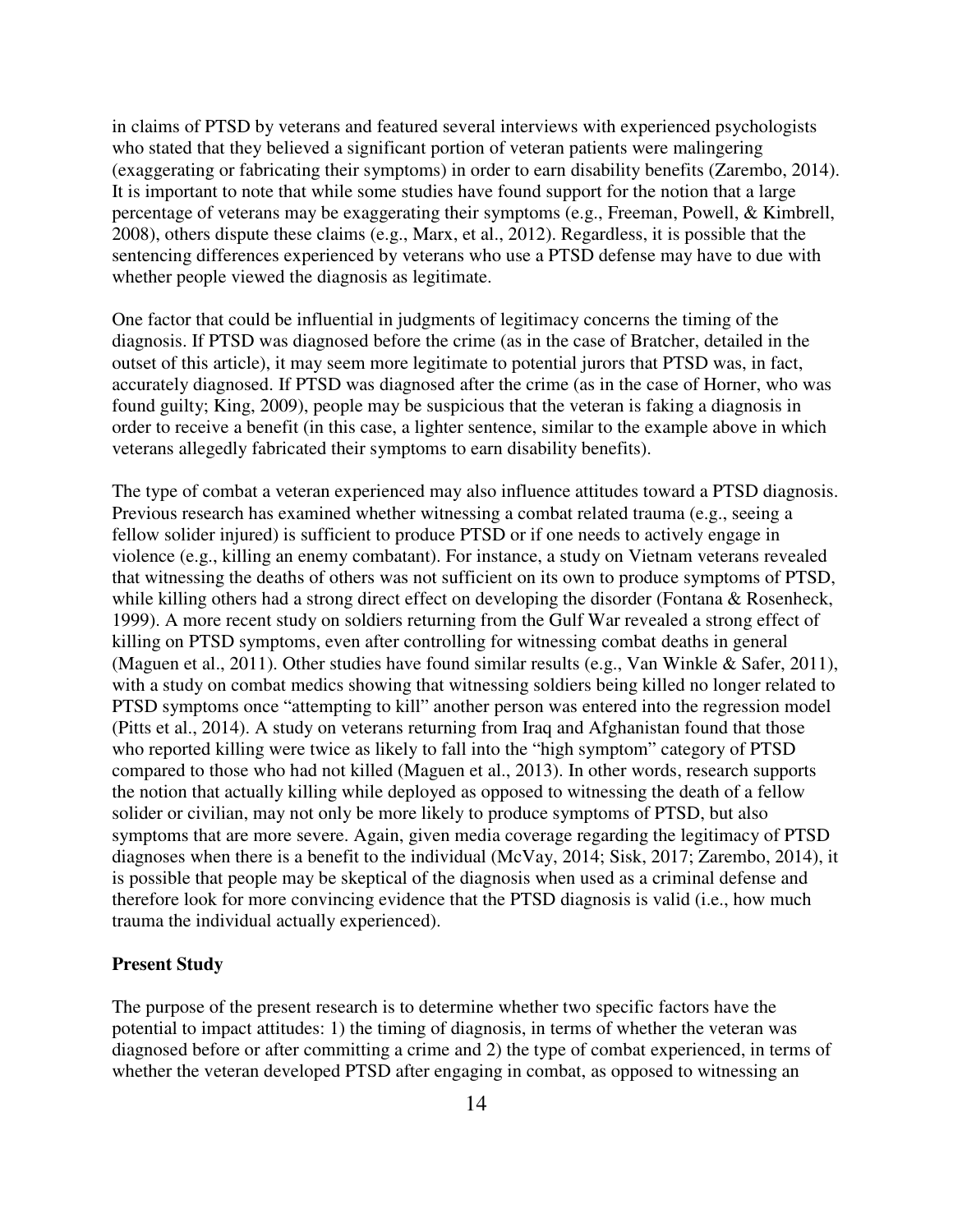event. Specifically, we hypothesize that individuals will express more lenient attitudes toward those veterans diagnosed prior to committing the crime (with an exception for the responses concerning the likelihood of successful rehabilitation, given that those individuals already diagnosed would likely be seen as undergoing treatment and therefore rated as less likely to benefit from rehabilitation compared to those diagnosed after the crime). We also hypothesize that individuals will be more lenient toward those veterans who actively engaged in combat, as people may view engaging in versus witnessing combat as more likely to produce a legitimate case of PTSD.

## **METHOD**

## **Participants**

Participants were 103 students from a Midwestern university. The median age was 19 (*M* = 18.98, *SD* = 1.16). Fifty-four percent of participants were female. The participants were recruited from psychology classes and were given course credit for participating.

## **Procedure**

Participants came to the lab in groups of one to four and were told that the purpose of the study was to understand criminal judgments. Participants were then given court documents to read (adapted from Hodson, Hooper, Dovidio, & Gaertner, 2005) that described the murders of two men. The participants were told that the crime and documents were real, although they were actually fictional. The first two documents were witness statements that described two men being shot in their front yards by a man who got into his car and left the scene. The statements described the license plate number of the car in which the defendant left after the shooting.

The next document was a statement from a detective, who described going to the house to which the license plate was registered and arresting the defendant. The next document was an evaluation of the defendant written by a psychologist and stated that the defendant was a veteran who had PTSD. This document was manipulated to assess the variables of interest. Specifically, participants were randomly assigned to read that the defendant was diagnosed with PTSD six months before the shooting ("before" condition) or that he was diagnosed with PTSD after the shooting ("after" condition; see Appendix). Additionally, some participants read that there was a bombing of the veteran's base that killed his bunkmate ("witness" condition) while others read that the veteran also shot two enemy intruders after being instructed to lock down the perimeter in addition to the bombing ("engaged" condition; see Appendix). The next document for all conditions was a statement from the veteran stating that he shot the two men, but did not know why. The final document was an agreement from the psychologist that he would testify that the veteran had PTSD, indicating that the defense was attempting to use the PTSD diagnosis as an explanation for the crime. All documents were created to appear official, complete with names, addresses, and official seals.

Participants then answered a series of questions (also adapted from Hodson, Hooper, Dovidio, & Gaertner, 2005) designed to assess their attitudes toward the veteran. These questions included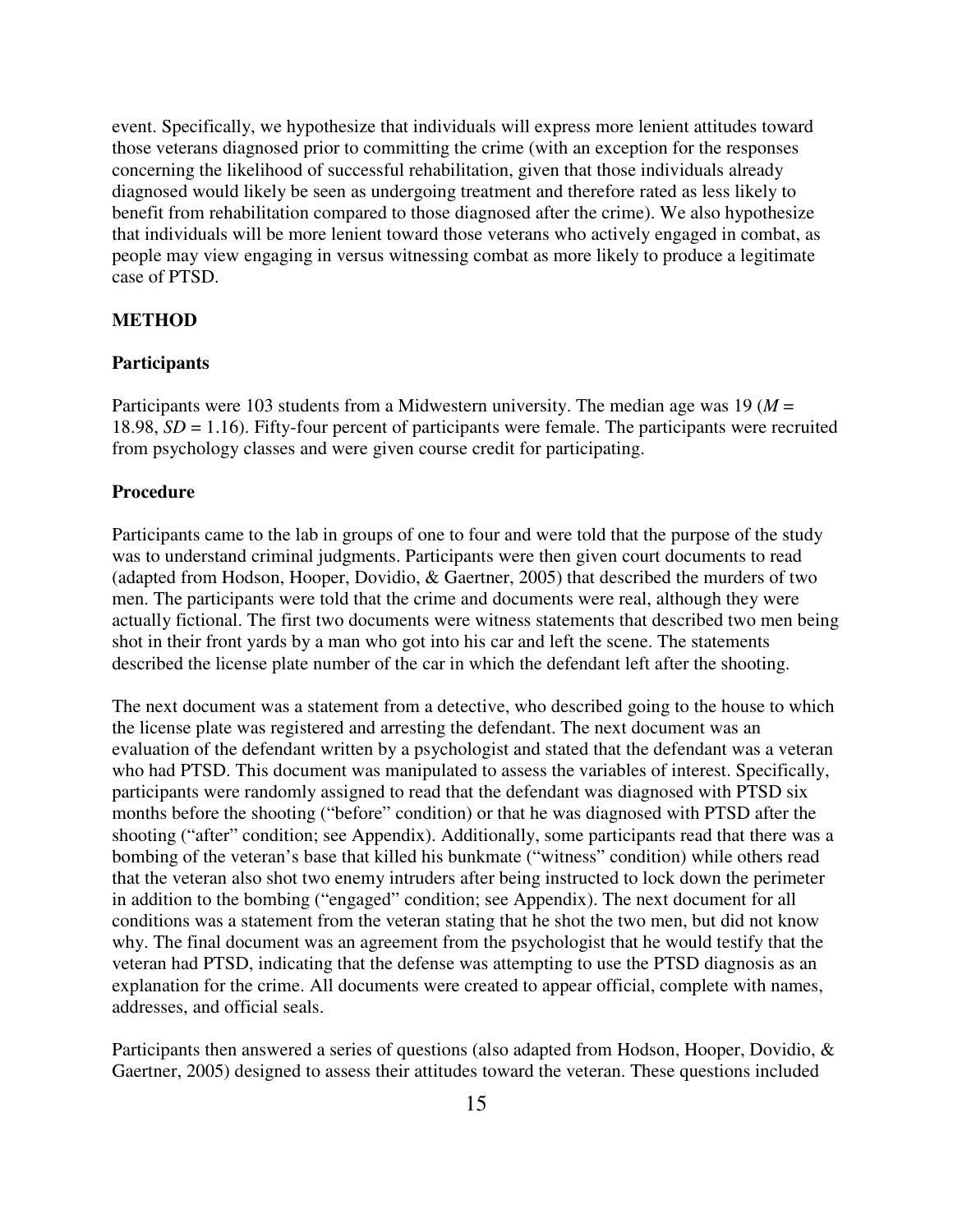"is the defendant guilty or innocent," "how guilty is the defendant," and "what sentence would you give this defendant." Participants also were asked general questions about their perceptions of the defendant, which are detailed in the results section.

A manipulation check was included after the documents that asked when the defendant was diagnosed with PTSD (before or after the crime) and what traumatic event was the trigger (a bombing, a shooting, or both). Data collected from participants who did not correctly answer the manipulation check questions ( $n = 9$  for timing of diagnosis;  $n = 22$  for traumatic event) were not included in the analyses for which that information was relevant. We also asked participants whether they had served in the military (no participants indicated they had done so).

# **RESULTS**

# **Judgments of Guilt**

Pearson's chi square analyses were conducted to assess whether timing of diagnosis or degree of combat experienced influenced the verdicts of "guilty" versus "not guilty." Results showed that participants were equally likely to find the veteran "guilty" regardless of whether they were told he was diagnosed with PTSD before the crime (75%) or after the crime (73%),  $\chi^2$  (1, N = 87) = .04, *ns*. Results also showed that participants were equally likely to find the veteran "guilty" regardless of whether they were told the veteran witnessed combat (69%) versus actively engaged in combat (77%),  $\chi^2$  (1, *N* = 79) = .60, *ns*.

A 2 (timing of diagnosis) × 2 (degree of combat) analysis of variance (ANOVA) was conducted on participants' continuous ratings of guilt (1 to 9 scale). No significant effects were found for timing of diagnosis,  $F(1, 67) = .08$ , *ns*, degree of combat,  $F(1, 67) = 1.44$ , *ns*, or their interaction,  $F = .01$ . In other words, contrary to expectations, participants rated the veteran as equally guilty regardless of when he was diagnosed or whether he actively engaged in combat versus witnessed a bombing. See Tables 1 and 2 for means and standard deviations.

Table 1.

| Variable                                 | <b>Before</b> | After      |
|------------------------------------------|---------------|------------|
| <b>How Guilty</b>                        | 5.95(1.94)    | 5.79(1.89) |
| Sentence Length                          | 4.03(2.51)    | 3.68(1.98) |
| Likelihood of Successful Rehabilitation* | 6.19(1.58)    | 7.06(1.41) |
| Deserving of Reduced Sentence            | 7.28(1.47)    | 7.00(2.17) |
| <b>Control over Actions</b>              | 5.20(1.60)    | 4.89(1.84) |
| Sorry for Defendant                      | 7.01(1.78)    | 7.15(1.76) |
| Persuasiveness of Defense                | 6.67(1.69)    | 6.62(1.89) |
|                                          |               |            |

*Means and Standard Deviations for Timing of Diagnosis Conditions* 

 *Note*. \* *p* < .05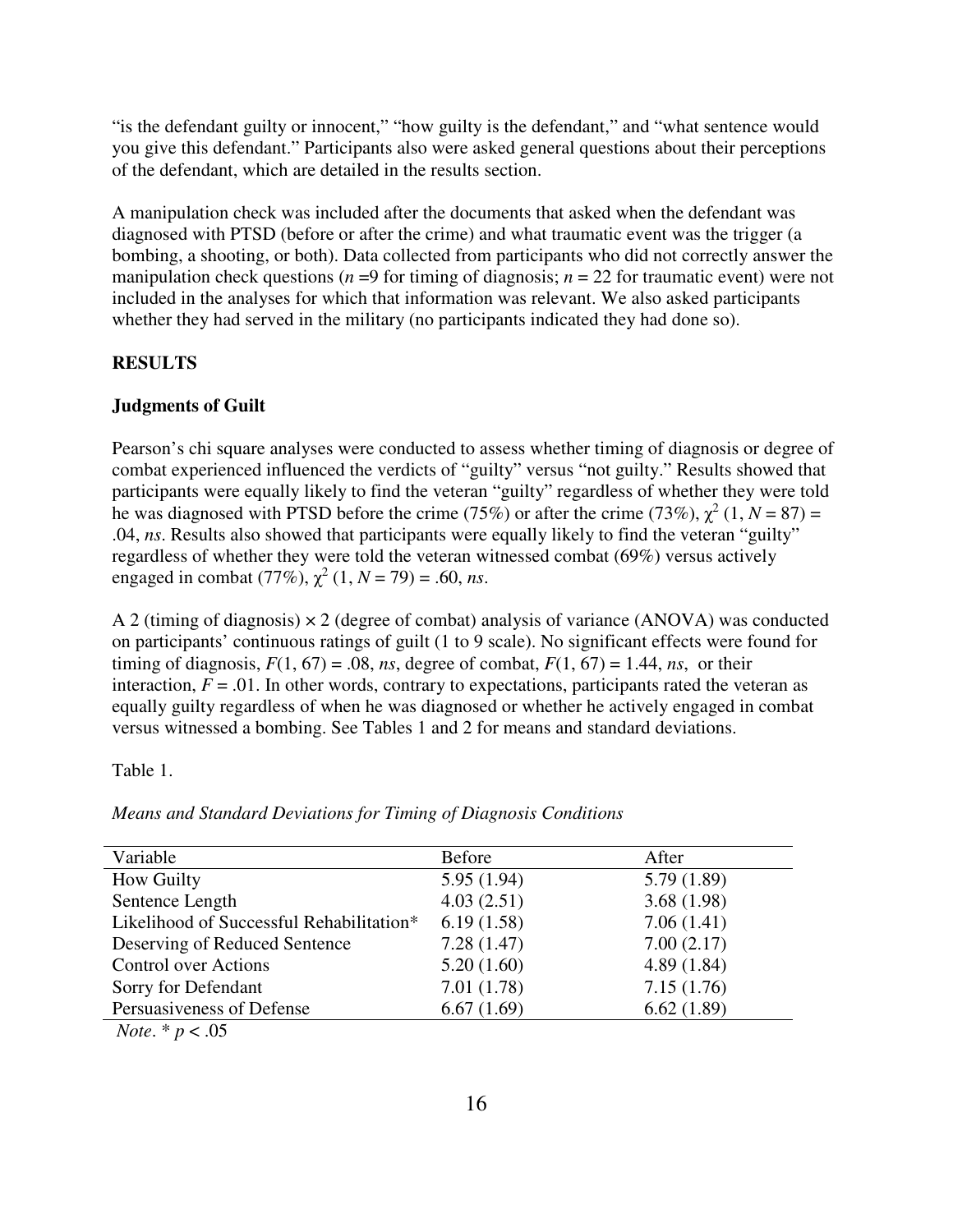#### Table 2.

*Means and Standard Deviations for Type of Combat Experienced Conditions* 

*Note*. \* *p* < .05

#### **Sentencing**

A 2 (timing of diagnosis)  $\times$  2 (degree of combat) analysis of variance (ANOVA) was conducted on participants' sentencing recommendations. Participants were given options ranging from 0 years (coded as 1) to life in prison (coded as 9), with the midpoint being 15 years in jail (coded as 5). No significant effects were found for timing of diagnosis, *F*(1, 66) = .89, *ns*, degree of combat,  $F(1, 66) = 1.11$ , *ns*, or their interaction,  $F = 1.71$ .

## **Perceived Success of Rehabilitation**

Participants were asked to rate the likelihood of successful rehabilitation of the defendant if treatment were offered, with responses ranging from 1 (not likely to be successful) to 9 (very likely to be successful). A  $2 \times 2$  ANOVA revealed a main effect for timing of diagnosis,  $F(1, 67)$  $= 4.97$ ,  $p = .03$ ,  $\eta_p^2 = .07$ . Consistent with our hypotheses, participants who read the veteran was diagnosed with PTSD *after* he committed the crime (*M* = 7.06, *SD* = 1.41) believed that successful rehabilitation was more likely than participants who read that the defendant was diagnosed with PTSD *before* he committed the crime (*M* = 6.19, *SD* = 1.58). There was a trend,  $F(1, 67) = 3.74$ ,  $p = .06$ ,  $\eta_p^2 = .05$ , such that participants who read that the veteran witnessed combat judged the veteran as having a better chance at successful rehabilitation (*M* = 7.07, *SD* = 1.36) than did participants who read that the defendant actively engaged in combat (*M* = 6.32,  $SD = 1.61$ ) although this difference did not reach statistical significance. There was no interaction,  $F(1, 67) = .04$ , *ns*.

#### **Reduced Sentence**

Participants were asked to indicate if the veteran should later be offered a reduced sentence for good behavior, with responses ranging from 1 (not at all) to 9 (very much so). A  $2 \times 2$  ANOVA did not yield a significant main effect for either timing of diagnosis,  $F(1, 67) = .02$ , *ns*, or degree of combat,  $F(1,67) = 1.67$ , *ns*, but did reveal an interaction,  $F(1,67) = 4.20$ ,  $p = .04$ ,  $\eta_p^2 = .06$ . Of veterans who were diagnosed prior to the crime, those veterans who actively engaged in combat were rated as more deserving of having their sentence reduced in the future for good behavior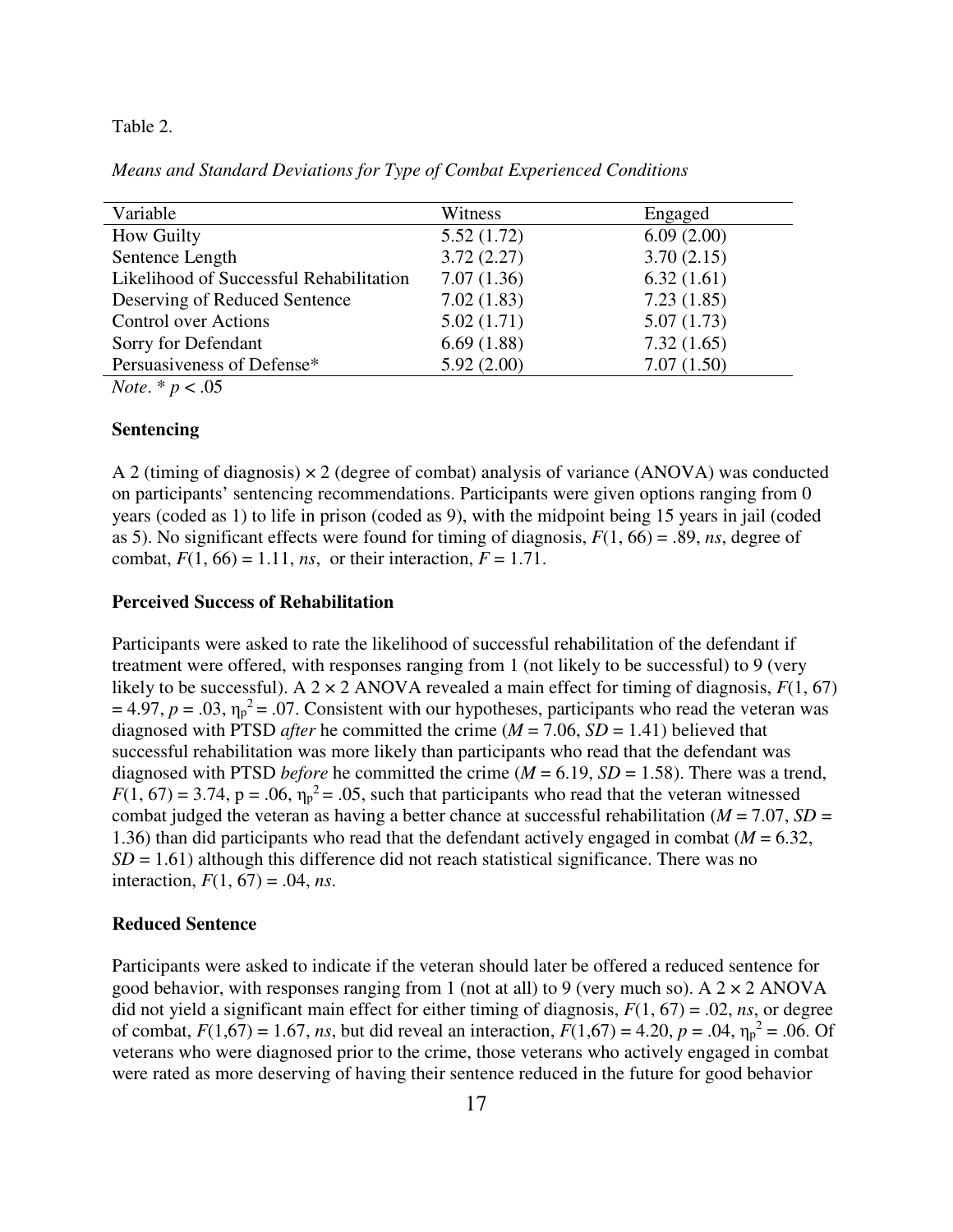compared to those who simply witnessed combat ( $Ms = 7.67$  vs. 6.58,  $SDs = 1.31$ , 1.55),  $t(35) =$ 2.27,  $p = 0.03$ . Of veterans who were diagnosed after the crime, there was no difference between those individuals who engaged in combat  $(M = 6.70, SD = 2.27)$  and those who witnessed combat (*M* = 7.43, *SD* = 2.03), *t* (32) =.96, *ns*.

#### **Control over Actions**

Participants were asked to indicate how much control the veteran has over his daily actions on a scale from 1 (no control) to 9 (all control). A  $2 \times 2$  ANOVA yielded no significant effects for timing of diagnosis,  $F(1,67) = .47$ , *ns*, degree of combat,  $F(1, 67) = .01$ , *ns*, or their interaction,  $F = .06$ .

### **Sorry for Defendant**

Participants were asked to indicate how sorry they felt for the veteran on a scale from 1 (not at all sorry) to 9 (very sorry). A  $2 \times 2$  ANOVA did not yield a significant main effect for timing of diagnosis,  $F(1,67) = .96$ , *ns*, or degree of combat,  $F(1, 67) = 2.32$ , *ns*, but did reveal an interaction,  $F(1,76) = 5.69$ ,  $p = .02$ ,  $\eta_p^2 = .08$ . Of veterans who were diagnosed prior to the crime, participants indicated feeling more sorry for those who actively engaged in combat compared to those who simply witnessed combat ( $Ms = 7.58$  vs. 5.96,  $SDs = 1.41$ , 1.94),  $t(35) = 2.02$ ,  $p =$ .006. Of veterans who were diagnosed after the crime, there was no difference in ratings between those individuals who engaged in combat  $(M = 7.00, SD = 1.89)$  and those who witnessed combat (*M* = 7.36, *SD* = 1.60), *t*(32) =.58, *ns*.

#### **Persuasiveness of Defense**

Finally, participants were asked to indicate how persuasive the PTSD defense was on a scale ranging from 1 (not persuasive) to 9 (very persuasive). A 2 x 2 ANOVA revealed no main effect for timing of diagnosis,  $F(1, 66) = .01$ , *ns*. There was a main effect for degree of combat experienced,  $F(1, 66) = 7.12$ ,  $p = .01$ ,  $\eta_p^2 = .10$ , such that participants who read the veteran experienced combat ( $M = 7.07$ ,  $SD = 1.50$ ) found the PTSD defense to be more persuasive than participants who read that the defendant witnessed combat  $(M = 5.92, SD = 2.00)$ . There was no interaction,  $F(1,66) = .003$ , *ns*.

## **DISCUSSION**

Although previous research has shown that PTSD is relevant in the legal system, to date no research has investigated whether specific factors related to the diagnosis may impact people's attitudes. The results of the present study reveal that, in short, the timing of the diagnosis—and whether the veteran witnesses versus engages in combat—were not found to influence judgments of guilt or recommended sentence length. Importantly, however, the perceived likelihood of successful rehabilitation appears to be influenced by these factors; participants in the present study believed that a veteran who was diagnosed with PTSD after he committed the described crime was more likely to successfully rehabilitate than a defendant who was diagnosed before he committed the crime. It may be the case that when the diagnosis is relatively recent, participants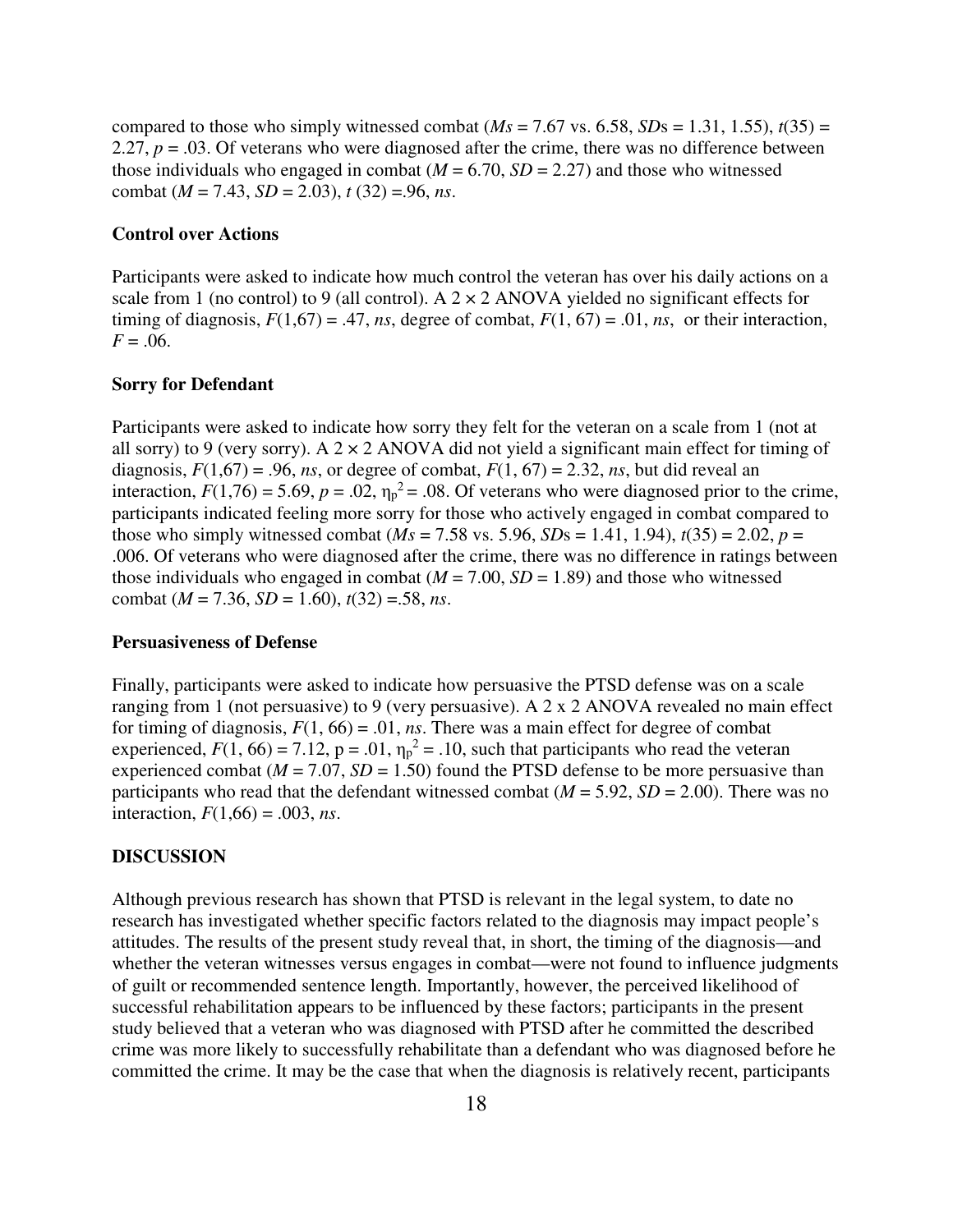believe that therapy will be more successful in subduing the condition than it would be if the defendant had already been diagnosed. Although not significant, there was a trend that the veteran who witnessed combat versus actively engaged in it also was seen as having greater potential success at rehabilitation. Perhaps people view killing another human being as more difficult to overcome versus simply watching violence unfold, as in the case of a bomb exploding.

Additionally, results of the current study show that the defense was seen as more persuasive if the PTSD developed as a result of engaging in the trauma firsthand instead of as a result of passively witnessing a trauma. Logically, it makes sense that the trauma would be more impactful if the individual were more active in the experience, and that a more impactful trauma would lead to more severe PTSD. It may be the case that participants viewed PTSD that developed after active engagement as being more severe or valid, which therefore translated to a more persuasive defense. It is important to note, however, that according to the most recent version of the DSM (American Psychiatric Association, 2013), witnessing an event is considered a valid trigger for PTSD.

Overall, the results from the current study provide a mostly positive impression concerning people's views toward veterans with PTSD. For instance, in terms of guilt and sentencing, it was not the case that participants were suspicious of PTSD diagnoses that occurred after a crime was committed, as results showed that veterans who were diagnosed after the crime versus before were not more likely to be judged guilty or given a longer sentence. However, it is important to note that that we did not specifically hypothesize that no difference would be found between conditions for the judgments of guilt and sentencing and that these statements are therefore post hoc interpretations. As such, future research should attempt to explore these findings further. Additionally, although participants found a PTSD defense to be less persuasive if the veteran had witnessed trauma versus actually engaged in it, this did not translate to a harsher sentence, meaning that individuals may still consider witnessing a trauma to be a legitimate cause of PTSD.

Although this study provides novel insight into how people view veteran PTSD diagnoses, especially in terms of legal factors, there are several limitations. First, the crime described in the court documents was both serious (murder) and committed against a stranger. It may be the case that the PTSD diagnosis in general seemed more legitimate, given the otherwise unexplainable motivation for the crime. Additionally, given the number of participants who failed the manipulation check regarding whether the veteran witnessed or engaged in combat, it is possible that a more obvious manipulation in this area would producer stronger effects. Finally, participants were asked to indicate whether they found the defendant either "guilty" or "not guilty" but were not given other options that may have provided more nuanced insight into people's perceptions of PTSD, such as second degree murder or voluntary manslaughter.

Further research is needed to better understand the factors that may influence people's judgments regarding veterans with PTSD. Some factors to be investigated in future studies include those related to the type of crime (e.g., burglary, white collar crimes; stranger versus relative) and those related to the individual (such as differences between an enlisted individual versus an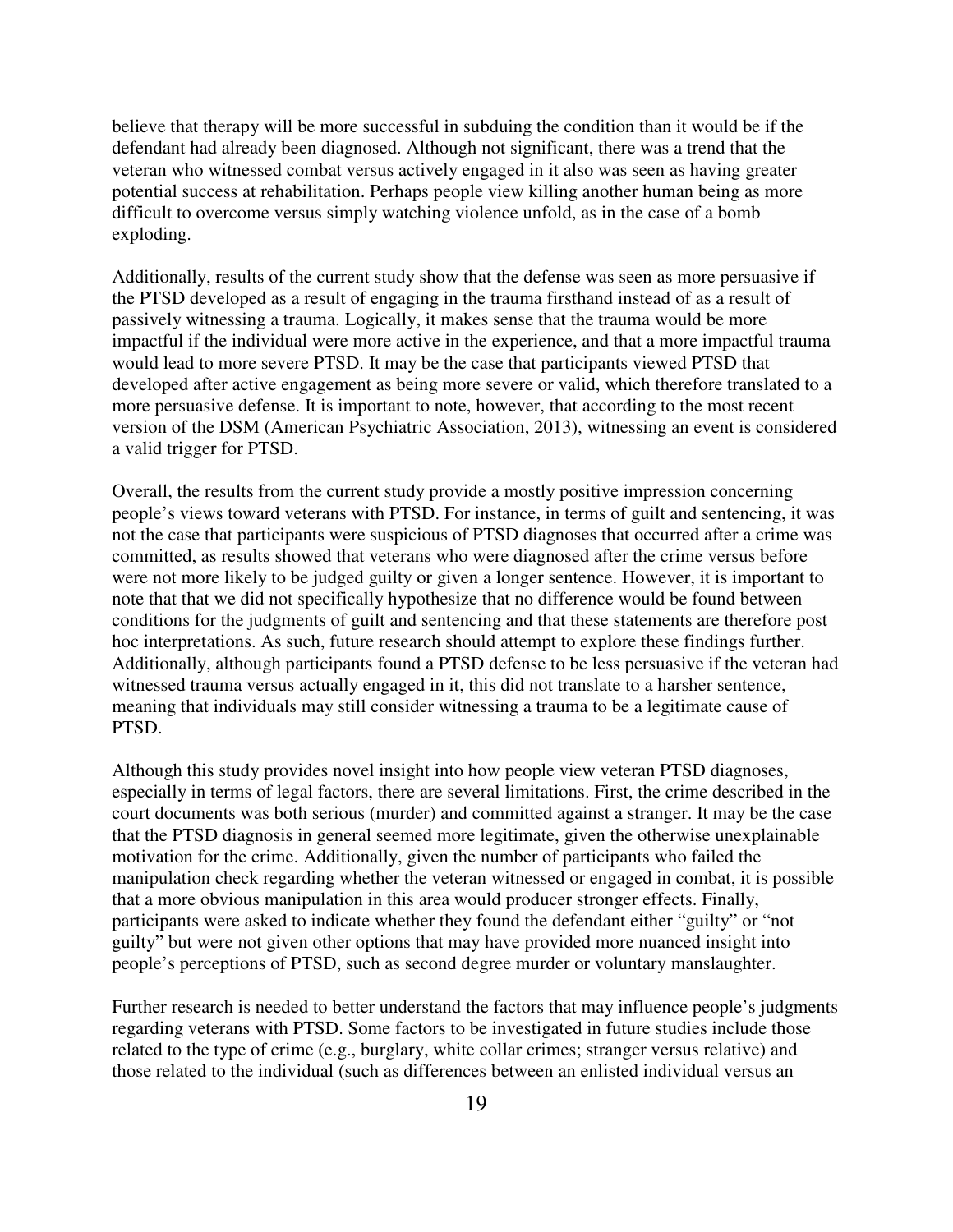officer or a male perpetrator versus a female perpetrator). Additionally, it may be beneficial to have a condition in which the individual engages in combat but does not witness the bunkmate killed to determine whether any effects seen are due to the veteran having killed another individual or to the veteran having experienced two traumatic events (i.e., witnessing his bunkmate killed and killing enemy combatants). Finally, although the purpose of the current study was to focus on factors related to the PTSD diagnosis in a veteran sample, future research could attempt to determine whether these factors (e.g., timing of the diagnosis) are relevant to a non-veteran population. It is important to note, however, that a study that directly compares veterans with PTSD to a "control" condition of nonveterans with PTSD would likely face a confound regarding the causal event—e.g., combat versus, for instance, a car accident. As such, the current research focused on the factors that influence the believability of a PTSD diagnosis solely in veterans and did not attempt to compare findings to nonveterans.

Although certainly not all veterans who have PTSD commit crimes, and an even smaller percentage commit crimes as severe as murder, these findings are important, especially given the increased number of veterans returning from the recent wars. First, the results provide evidence that people may be willing to welcome veterans with PTSD who commit crimes back into society—for instance, across conditions, participants responded with an average of 6.6 out of 9 when asked about the veteran's likelihood of successful rehabilitation if he were to receive treatment. Additionally, approximately 25% of participants found the veteran "not guilty." Given that he confessed to shooting the two men, it is likely that this "not guilty" vote was due to people's consideration of the PTSD diagnosis. Finally, it is important for both prosecution and defense attorneys to have a greater understand of the factors that may make people more or less sympathetic to these veterans and for researchers to continue to provide insight into how people view PTSD diagnoses and what factors may influences these viewpoints. This research serves as the first step in this important process.

#### **REFERENCES**

Aspinwall, L. G., Brown, T. R., & Tabery, J. (2012). The double edged sword: Does biomechanism increase or decrease judges' sentencing for psychopaths? *Science, 337*, 846-849.

American Psychiatric Association. (2013). Posttraumatic Stress Disorder. Retrieved from http://www.dsm5.org/Documents/PTSD%20Fact%20Sheet.pdf

Begic, D., & Begic, N. J. (2001). Aggressive behavior in combat veterans with post-traumatic stress disorder. *Military Medicine, 166,* 671-676.

Brown, D. (2012, March 31). Link between PTSD and violent behavior is weak. *The Washington Post*. Retrieved from http://articles.washingtonpost.com/2012-03-31/national/35448639\_1\_ptsdpost-traumatic-stress-disorder-traumatic-brain-injury

Fontana, A., & Rosenheck R. (1999). A model of war zone stressors and posttraumatic stress disorder. *Journal of Traumatic Stress, 12*, 111-126.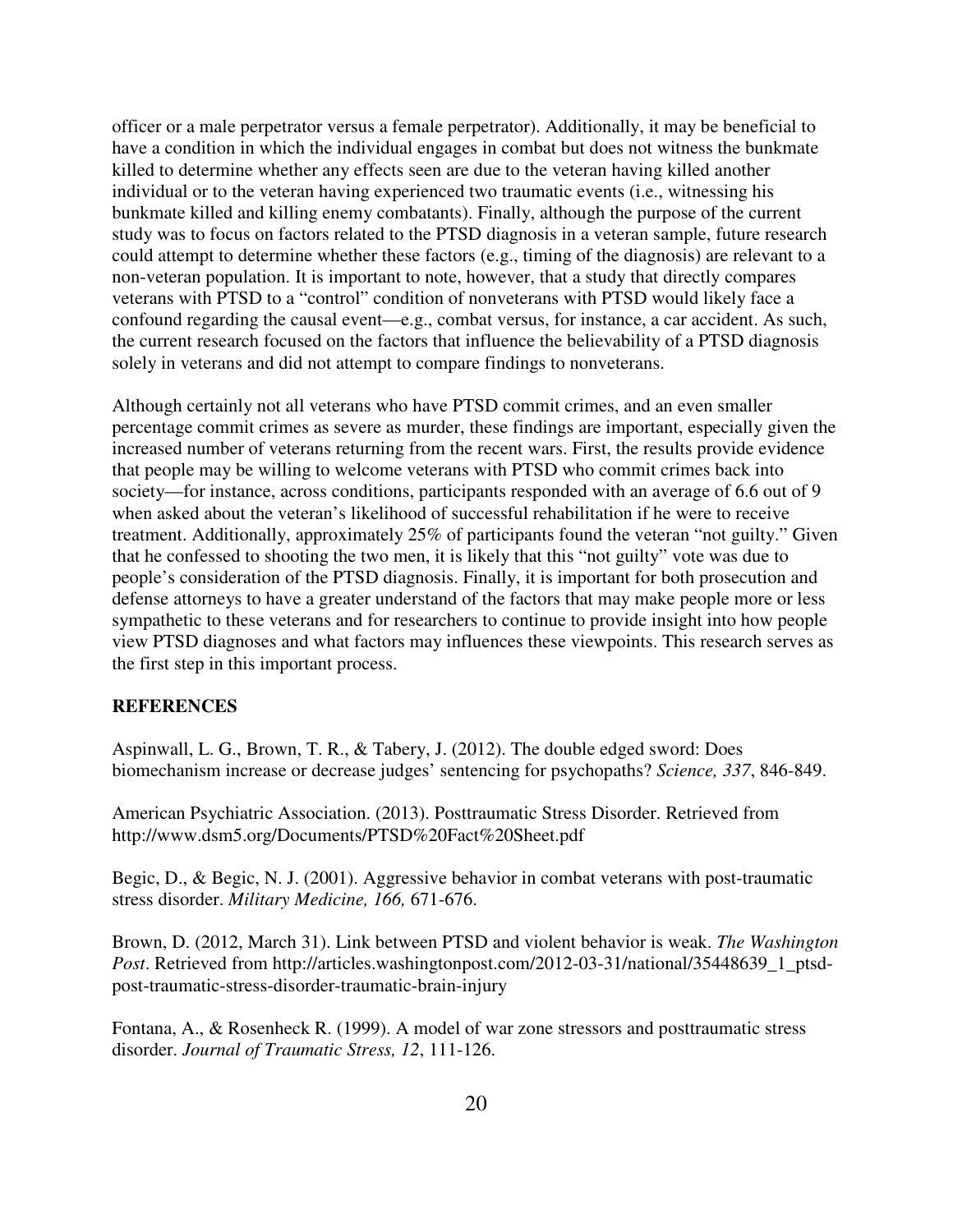Freeman, T., Powell, M., & Kimbrell, T. (2008). Measuring symptom exaggeration in veterans with chronic posttraumatic stress disorder. *Psychiatry Research, 158*, 374-380.

Hall, R. C. W., & Hall, R. C. W. (2007). Detection of malingered PTSD: An overview of clinical, psychometric, and physiological assessment: Where do we stand? *Journal of Forensic Science, 52*, 717-725.

Heath, W. P., Stone, J., Darley, J. M., & Grannemann, B. D. (2003). Yes, I did it, but don't blame me: Perceptions of excuse defenses. *Journal of Psychiatry & Law, 31*, 187-226.

Hodson, G., Hooper, H., Dovidio, J. F., & Gaertner, S. L. (2005). Aversive racism in Britain: The use of inadmissible evidence in legal decisions*. European Journal of Social Psychology, 35,* 437-448.

How common is PTSD? (2007). Retrieved from http://www.ptsd.va.gov/public/pages/howcommon-is-ptsd.asp

King, T. (2009, April 18). Iraq vet in Pennsylvania murders was radically changed by war and PTSD. *Salem-News.com*. Retrieved from http://www.salemnews.com/articles/april182009/nick\_horner\_tk\_4-17-09.php

Kulka, R. A., Schlenger, W. E., Fairbank, J. A., Hough, R. L., Jordan, B. K., Marmar, C. R., et al. (1990). *The National Vietnam Veterans Readjustment Study: Tables of findings and technical appendices.* New York: Brunner/Mazel.

Lasko, N. B., Guruits, T. V., Kuhne, A. A., Orr, S. P., & Pitman, R. K. (1994). Aggression and its correlates in Vietnam veterans with and without chronic post-traumatic stress disorder. *Comprehensive Psychiatry, 35,* 373-381.

Lawrence, C. & Rizzo, J. (2012, May 11). Under fire: Wartime stress as a defense for murder. *CNN Justice.* Retrieved from: http://www.cnn.com/2012/05/05/justice/ptsd-murderdefense/index.html

Maugen, S., Madden, E., Bosch, J., Galatzer-Levy, I., Knight, S. J., Litz, B., …McCaslin, S. E. (2013). Killing and latent classes of PTSD symptoms in Iraq and Afghanistan Veterans. *Journal of Affective Disorders, 145*, 344-348.

Maguen, S., Vogt, D. S., King, L. A., King, D. W., Litz, B. T., Knight, S. J., & Marmar, C. R. (2011). The impact of killing on mental health symptoms in Gulf War veterans. *Psychological Trauma: Theory, Research, Practice, and Policy, 3*, 21-26.

Marx, B. P., Jackson, J. C., Schnurr, P. P., Murdoch, M., Sayer, N. A., Keane, T. M.,…Speroff, T. (2012). The reality of malingered PTSD among veterans: Reply to McNally and Frueh. *Journal of Traumatic Stress, 25*, 457-460.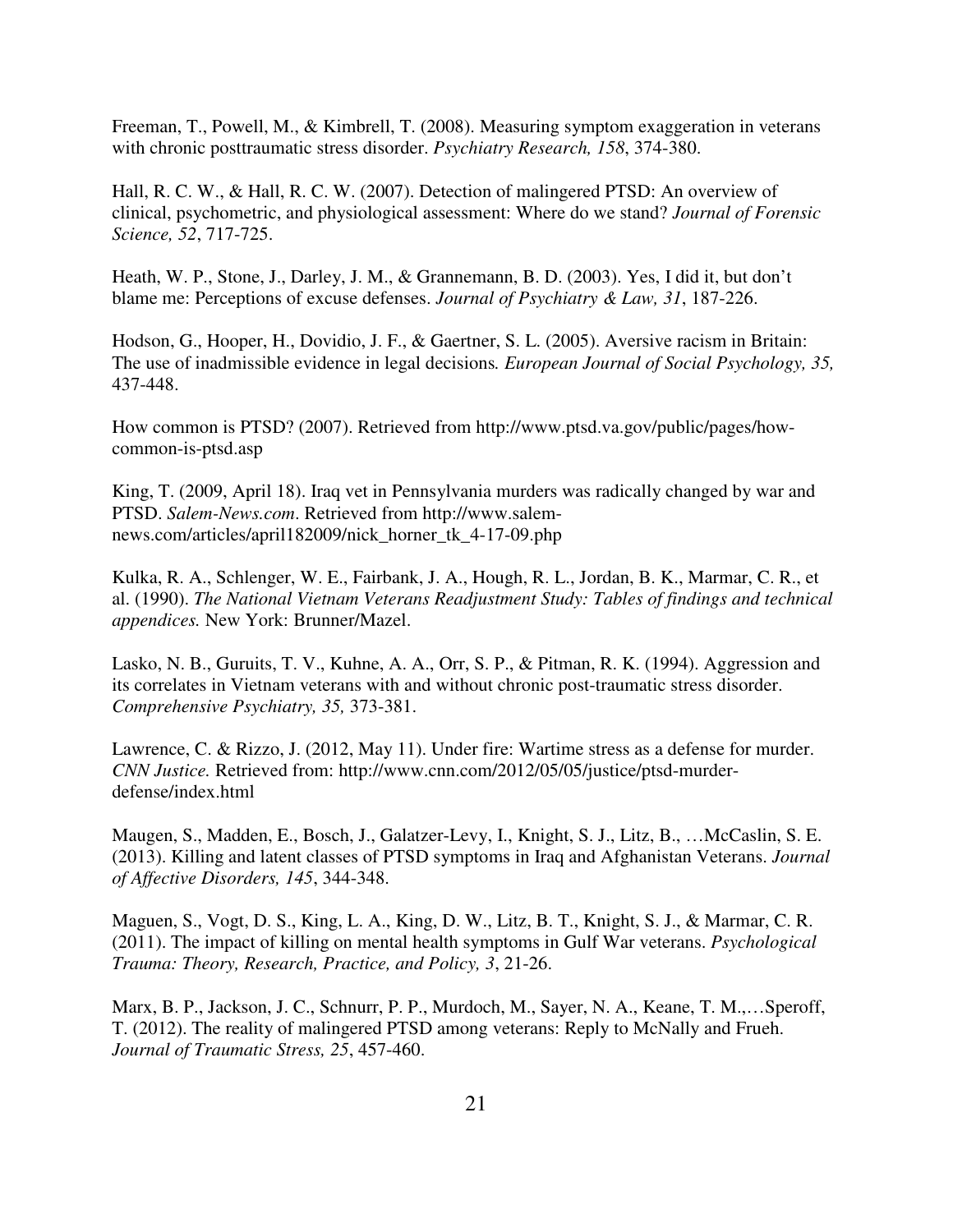McVay, M. (2014, June 20). When PTSD benefits are abused. *The Denver Post*. Retrieved from http://www.denverpost.com/2014/06/20/when-ptsd-benefits-are-abused/

Pitts, B. L., Chapman, P., Safer, M. A., Unwin, B., Figley, C., & Russel, D. W. (2014). Killing versus witnessing trauma: Implications for the development of PTSD in combat medics. *Military Psychology, 25*, 537-544.

Sisk, R. (2017, June 8). Some vets with PTSD are scamming the VA: Testimony. Retrieved from http://www.military.com/daily-news/2017/06/08/some-vets-with-ptsd-are-scamming-vatestimony.html

Sullivan, J. (2009, December 7). Iraq veteran sentenced to state hospital in PTSD murder case. *The Oregonian.* Retrieved from http://www.oregonlive.com/news/index.ssf/2009/12/post\_34.html

Templeton, L. J., & Hartnagel, T. F. Casual attributions of crime and the public's sentencing goals. *Canadian Journal of Criminology and Criminal Justice, 54*, 45-65.

Unnever, J. D., Cochran, J. K., Cullen, F. T., & Applegate, B. K. (2010). The pragmatic American: Attributions of crime and the hydraulic relation hypothesis. *Justice Quarterly, 27*, 431-457.

Van Winkle, E. P., & Safer, M. A. (2011). Killing versus witnessing in combat trauma and reports of PTSD symptoms and domestic violence. *Journal of Traumatic Stress, 24*, 107-110. Wood, D. (2012, October 2). Veterans: Coming home. *The Huffington Post.* Retrieved from http://www.huffingtonpost.com/2012/10/02/veterans-coming-home\_n\_1932366.html

Zarembo, A. (2014, August 3). As disability awards grow, so do concerns with veracity of PTSD claims. *Los Angeles Times*. Retrieved from http://www.latimes.com/local/la-me-ptsd-disability-20140804-story.html

# **APPENDIX**

*Subset of Psychological Evaluation Regarding Before and After Condition* 

VA Boston Healthcare System Brockton Division 940 Belmont Street Brockton, MA 02301

May 28, 2011

# TO SUFFOLK COUNTY PROSECUTION SERVICE:

Re: Mr. Todd Parker